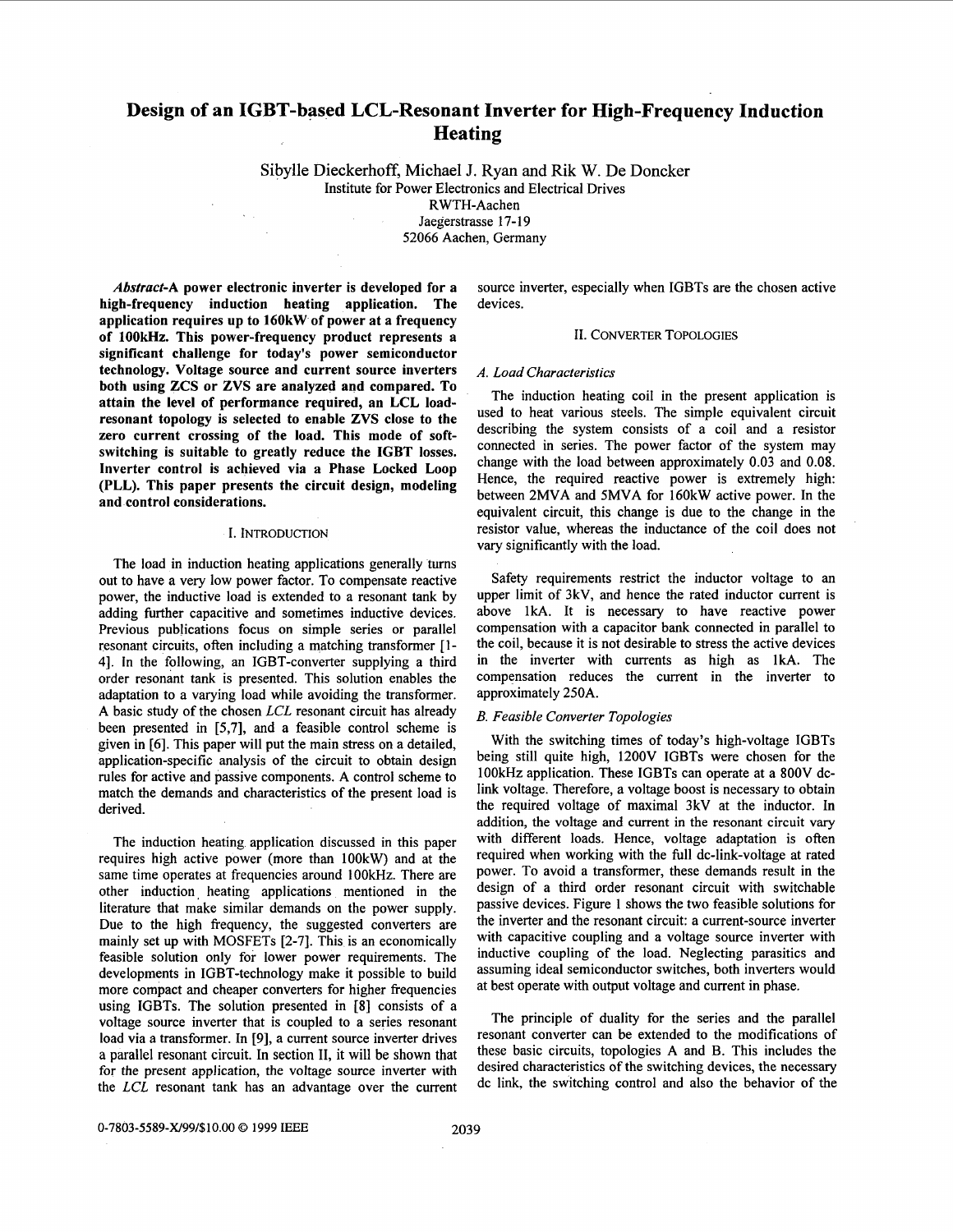<span id="page-1-0"></span>

Fig. **1. VSI** with inductive coupling (topology **A)** and CSI with capacitive coupling (topology B) of the load

circuits in case of a failure. Table **I** summarizes the features of both topologies. Especially interesting is the steady state operating point. It is derived by a fundamental component analysis of the ideal, lossless resonant LCL- respectively CCL-tank.

The value of the complex input impedance  $Z$  of the resonant tank defines the two resonant angular frequencies  $a_{01}$  and  $\omega_{02}$ . They can be found by calculating those frequencies which result in either infinite or zero input impedance. The following equations show the results **of** this analysis:

\n tank defines the two resonant angular frequencies 
$$
\omega_{01}
$$
 and  $\omega_{02}$ . They can be found by calculating those frequencies which result in either infinite or zero input impedance. The following equations show the results of this analysis:\n

\n\n Topology A (LCL) Topology B (CCL)\n

\n\n $\underline{Z} \rightarrow 0$   $\omega_{01} = \frac{1}{\sqrt{C \cdot L_1 L_2 / (L_1 + L_2)}}$   $\omega_{01} = \frac{1}{\sqrt{L \cdot C_2}}$ \n

\n\n $\underline{Z} \rightarrow \infty$   $\omega_{02} = \frac{1}{\sqrt{C \cdot L_2}}$   $\omega_{02} = \frac{1}{\sqrt{L \cdot C_1 C_2 / (C_1 + C_2)}}$ \n

\n\n (1)\n

The LCL resonant tank is supplied by a voltage source inverter. It operates at the resonant frequency defined by the complex input impedance  $Z \rightarrow 0$ , which is the resonance point of a series resonant circuit. For the CCL-tank, the opposite statement is valid: the resonant circuit works at the frequency set by the input impedance  $Z \rightarrow \infty$  and therefore at the resonance point of an equivalent parallel resonant circuit.

#### *C. Comparison of Converter Topologies*

comparison of the two solutions. Of special interest are Different aspects have to be considered to perform a

- the mode of **soft** switching and the losses in the active devices;
- the effect of parasitic inductance and capacitance on circuit design and control and on the stress **of** devices; -
- the design of the dc link; -
- the design of resonant passive devices; -
- the fault handling;
- the flexibility of the solution. -

[Table](#page-2-0) **I1** gives an overview of the most important advantages and disadvantages of the voltage source and the current source topology. In the evaluation special focus has been made on the overall system and especially the semiconductor losses. Theoretically, soft switching of the IGBTs can easily be achieved with aid **of** the resonant load. However, the switching losses are still dominant at 1OOkHz switching frequency and limit the overall performance of the system. Hence, the first aim is to find the solution with the lowest switching losses. Both topologies allow ZCS or **ZVS.**  The mode of operation is set in advance by circuit parasitics and nonideal device characteristics.

In the voltage source inverter, the output capacitance  $C_{CE}$ of the IGBTs influences the switching instant: switching at the zero-crossing of the current leads to additional turn on

Table I

| таріе і<br>DUALITY OF TOPOLOGIES A AND B                      |                                                                                                            |  |
|---------------------------------------------------------------|------------------------------------------------------------------------------------------------------------|--|
| Topology A (LCL resonant tank)                                | Topology B (CCL resonant tank)                                                                             |  |
| Voltage source inverter                                       | Current source inverter                                                                                    |  |
| Bidirectional current flow through                            | Bidirectional voltage blocking                                                                             |  |
| semiconductors                                                | capability of semiconductors                                                                               |  |
| Rectangular output voltage,                                   | Rectangular output current,                                                                                |  |
| sinusoidal output current                                     | sinusoidal output voltage                                                                                  |  |
| Dead time required for the                                    | Overlap time required for                                                                                  |  |
| commutation process                                           | commutation process                                                                                        |  |
| Switching instant slightly before                             | Switching instant slightly before                                                                          |  |
| zero crossing of the load current                             | zero crossing of the load voltage                                                                          |  |
| Inverter has to be switched off in<br>case of a short circuit | All semiconductors must conduct in<br>case of a short circuit, a crowbar or<br>energy recovery is required |  |
| Operation frequency approximately                             | Operation frequency approximately                                                                          |  |
| $\omega = \frac{1}{\sqrt{C \cdot L \cdot L_2/L_1 + L_2}}$     | $\omega = \frac{1}{\sqrt{L \cdot C_1 \cdot C_2 / C_1 + C_2}}$                                              |  |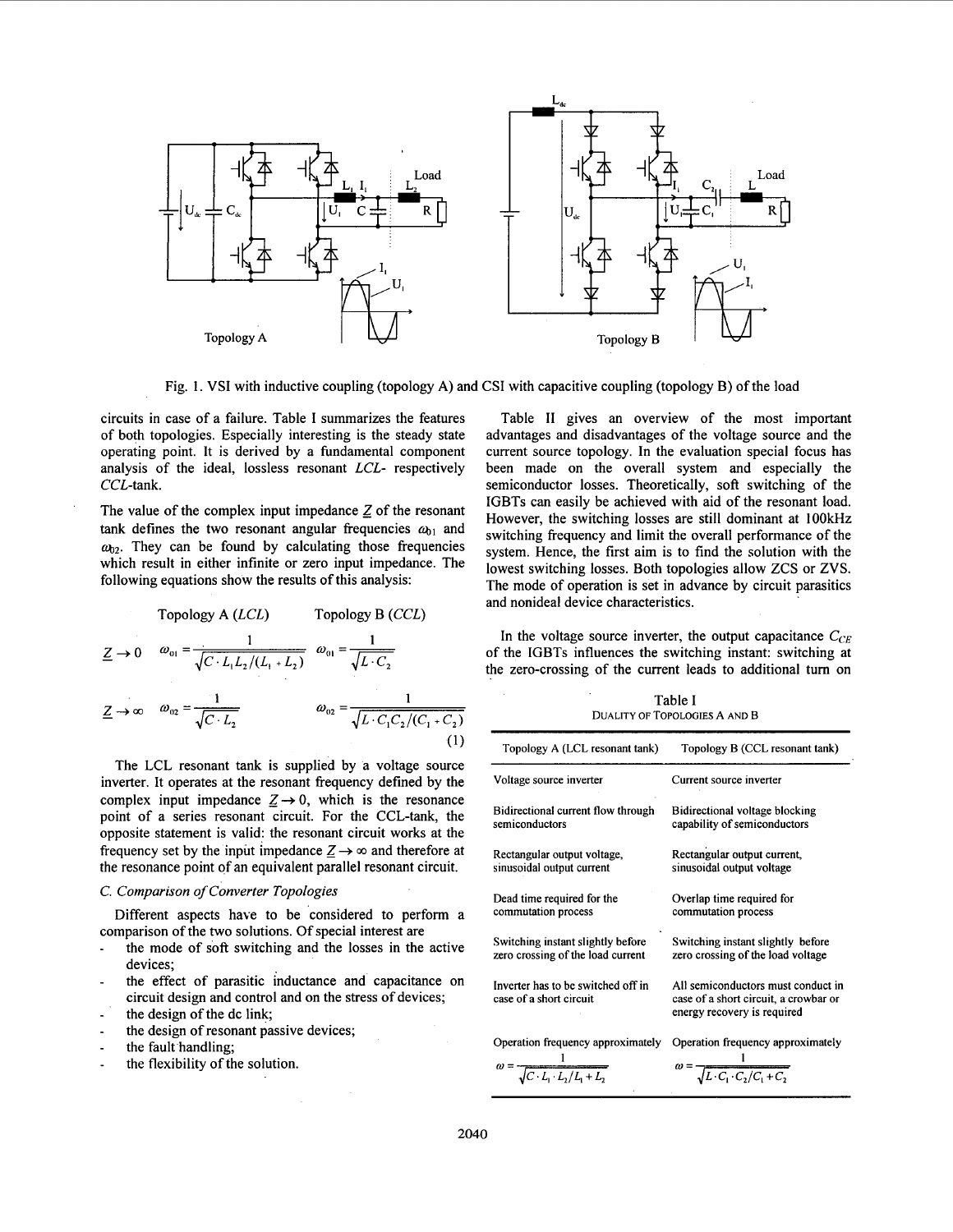<span id="page-2-0"></span>**VSI** with inductive coupling of the load (LCL resonant tank) CSI with capacitive coupling of the load (CCL resonant tank) ~ ~ ~~ + Zero-current soft-switching at resonant frequency. + Zero-voltage soft-switching at resonant frequency + Zero-voltage soft-switching above resonant frequency. + Zero-current soft-switching above resonant frequency + Good usage of voltage-blocking capability of the IGBTs resulting in low - Due to the sinusoidal voltage waveforms the blocking capability of the conduction losses. IGBTs is poorly used resulting in higher currents and consequently ט<br>|+ IC<br>|+ N leading to higher losses IGBTs are standardized for usage in voltage source inverters + No additional series diodes necessary. Additional series diodes necessary **as** high-speed symmetric devices are not yet available. The stray inductance in the supply conductor from the inverter to the  $\pm$ load is critical (overvoltages across the IGBTs, higher switching losses); compensation is possible (with limitations) by an optimized switching strategy, similar to the natural commutation in thyristor bridges [IO]. + The resonant capacitor can be placed close to the inductor **thus** reducing To minimize the stray inductance in the cable between inverter and load, losses by minimizing the length of the high-voltage, high-current the capacitor bank is split with the parallel capacitor close to the connection. inverter. This leads to high losses and voltage drops across the connection. Design of the output resonant coil is difficult, taking care of leakage fields and losses. DC link design must be of extremely low inductance. + Design of the DC link is not critical. Better short-circuit and no-load handling capability because of the + current-limiting DC link.

TABLE **I1**  COMPARISON OF FEASIBLE CONVERTER TOPOLOGIES

losses because of the discharging of the capacitance  $C_{CE}$ . Switching below the resonant frequency, i.e., after the zerocrossing of the current means current-commutation from the opposite diode. This mode of operation should be avoided in each case, because of possible current and voltage peaks due to the reverse recovery effect of the diode. The highfrequency inverter is equipped with very fast drivers to reduce switching times and therefore the aforementioned effect is very strong. Hence, a lagging current, i.e. a slightly inductive load characteristic, is the desired mode of operation, because ZVS can be realized.

The output stray inductance is the critical parameter in the current source inverter. It is especially important when high flexibility of the converter system is required. This means that there may be quite a long (several meters) distance between the inverter and the resonant load with significant stray inductance. To illustrate the problem, fig. **2** shows a measurement of IGBT voltage and current during turn off. The device under test is the IGBT  $T_1$ . The measurement was carried out on a current source test bench allowing zero-





voltage switching. This test bench was proposed for the evaluation of GTOs and it is explained in detail in [11,12]. Here, a 12OOV, 500A IGBT with punch-through technology was tested. The picture clearly depicts the problem of switching losses owing to the stray inductance in the current source inverter. To avoid the voltage peak, it is recommended to switch the next IGBT before the zero crossing of the sinusoidal voltage. This operation mode is similar to the well known natural commutation process in thyristor bridges. The optimal phase angle between voltage and current is derived when we assume that the commutation of the current is finished at the zero-crossing of the voltage. The formula (2) to determine the optimal switching angle  $\beta$  is given in [10]. It depends on the stray inductance  $\bar{L}_{stray}$ , the inverter current  $I_1$ , the inverter voltage  $U_1$  and the angular frequency  $\omega$ :

$$
\cos \beta = 1 - \frac{2 \cdot L_{\text{array}} \cdot I_1 \cdot \omega}{U_1} \,. \tag{2}
$$

This kind **of** control has two disadvantages: first, it varies with the load, the circuit setup and the frequency and therefore it is difficult to adjust exactly to the desired switching instants. Secondly, the larger the overlap angle  $\phi = 180^\circ$  -  $\beta$  of the commutation, the higher the kVA-rating of the inverter to achieve constant real power at the load, thus leading to higher semiconductor losses. Hence, this control scheme only makes sense for low parasitic inductive setups but does not match the feature of a flexible system for induction heating.

Further results of the comparison of the two topologies are summarized in table **11.** Based on this comparison, topology A was found to be the most suitable solution for the application at hand with using present IGBT devices. Details on the circuit and the control scheme are presented in the following sections.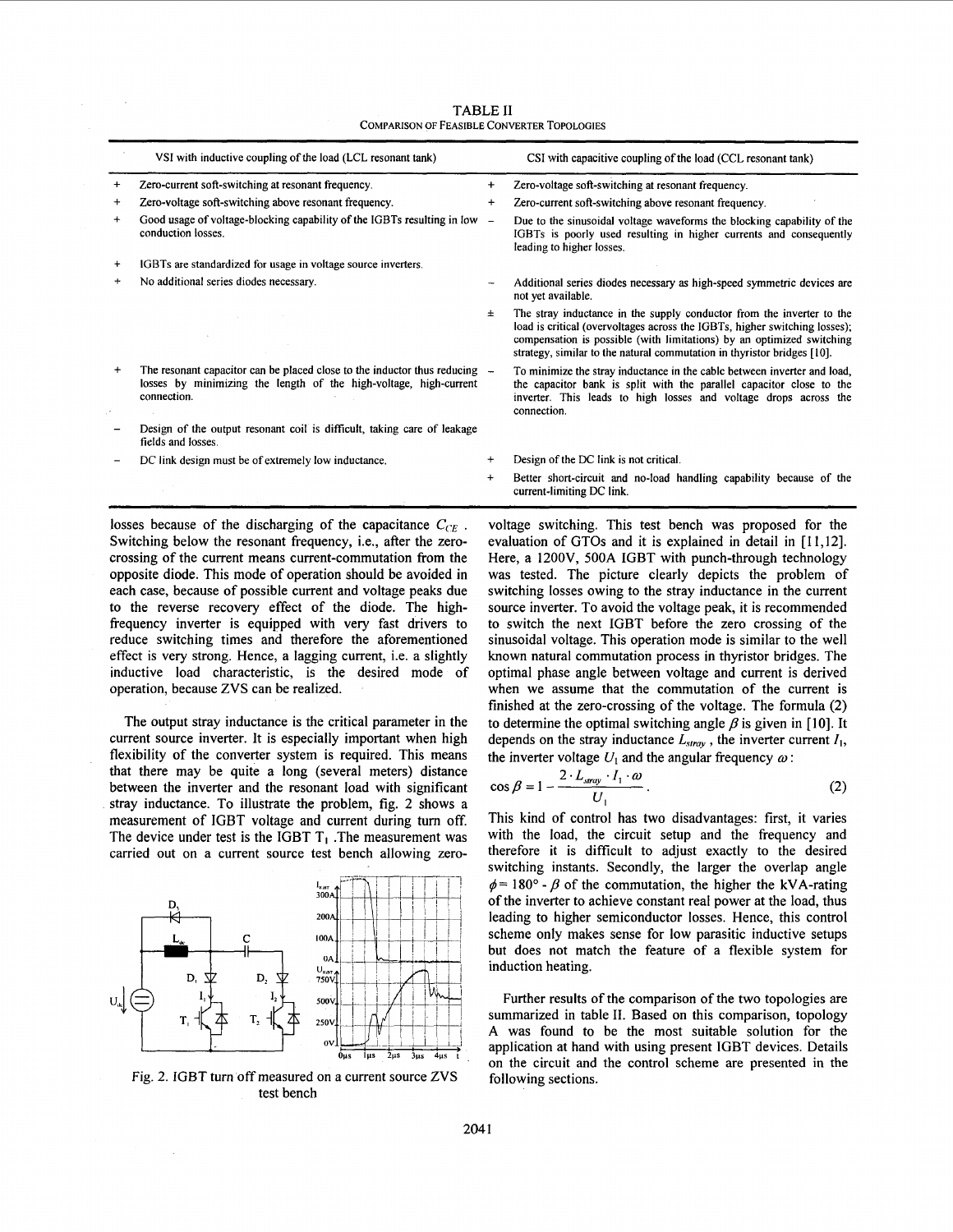

Fig. 3. High-frequency induction heating system with LCLresonant output

#### **111.** SYSTEM ANALYSIS

The entire induction heating system is shown in the block diagram of Fig. 3. On the input side, the high-frequency IGBT-inverter is connected to a thyristor rectifier via a voltage link. The inverter supplies a resonant LCLR-load with an LC-circuit coupling the output inductor to the inverter. This LC-circuit serves two purposes:

- 1. It provides the reactive current drawn by the output inductor and
- 2. it provides a significant voltage boost across the  $L_1$ inductor.

### A. Impedance Characteristics

A fundamental component analysis of the resonant load gives good insight into the circuits characteristics. A very useful variable to determine the characteristics is the complex input impedance  $Z$  of the  $LCLR$ -circuit. In terms of impedance, the purpose of the inductor  $L_1$  is to transform the rather low impedance of the compensated output inductor (Z)  $\approx R \approx 0.1\Omega$ ) to a more suitable value for the inverter ( $Z \approx R_{eq}$  $\approx 3.2\Omega$ ) while working close to the resonant frequency set by  $L_1$ ,  $L_2$  and C. The complex impedance  $Z$  consists of the real  $part$ 

$$
R_{eq} = \frac{R}{(1 - \omega^2 L_2 C)^2 + (\omega RC)^2}
$$
 (3)

and of the imaginary component

$$
X_{eq} = \omega L_1 + \frac{\omega L_2 - \omega^3 L_2^2 C - \omega R^2 C}{\left(1 - \omega^2 L_2 C\right)^2 + \left(\omega RC\right)^2}.
$$
 (4)

As the IGBTs are switched close to the zero crossing of the load current, the analysis can be simplified further, when we assume that .the fundamental components of the inverter output voltage and current are approximately in phase. Therefore,  $X_{eq} \approx 0$ , and the inverter is designed to supply the required real power  $P_{Load}$  to the load:

$$
P_{\text{Local}} = P_{\text{Inverter}} = \frac{\tilde{U}_1^2}{R_{eq}}.
$$
 (5)

In (5), the voltage  $\tilde{U}_1$  is the rms-value of the inverter rectangular output voltage. With the output power of the inverter  $P_{\text{lower}}$  being equal to the load power  $P_{\text{load}}$ , the transformation ratio between the absolute values of the inverter current  $I_1$  and the inductor current  $I_2$  is simply set by the ratio of the resonant tank equivalent input resistance and load resistance:

$$
\frac{I_2}{I_1} = \sqrt{\frac{R_{eq}}{R}} \tag{6}
$$

For a resonant tank with a high quality factor Q, the approximation

$$
\frac{I_2}{I_1} = \frac{L_1}{L_2} \tag{7}
$$

given in [7], is valid for the resonance point defined by  $Z \rightarrow 0$ . This relationship gives an idea of the necessary size of the inductor  $L_1$ . A rough design of the resonant tank is achieved when the value of the capacitor  $C$  is set by applying **(1).** 

The load power and the phase demand, together with the desired resonant frequency range, fix the values of the resonant passive components  $L_1$  and C. For a more exact design of the circuit it makes sense to proceed as follows:

- 1. Calculate the equivalent input resistance  $R_{eq}$  of the resonant tank for nominal power and nominal dc-link voltage.
- Set the resonant angular frequency  $\omega$ . **2.**
- With **1.** and 2. calculate the capacitance C. **3.**
- Adjust  $L_1$  for  $X_{eq} \approx 0$  or exactly for the desired phase lag  $\phi$  between inverter voltage and current. (See [5] for a detailed explanation.) **4.**

## *B.* Parameter Variation

The basic inverter design is done for rated power and a given load. In the real application, the system must be capable of controlling load power, and it must cope with load variations that may occur during startup and when various steels are heated within the same inductor. Concerning the power control, it is either possible to modify the switching frequency or to vary the dc-link voltage. The optimum phase lag  $\phi$  with regard to minimal switching losses fixes the switching frequency for a given resonant tank. Hence, frequency variation is not a feasible control solution, and the output power has to be controlled by the rectifier adjusting the dc-link voltage.

The load variation during startup is expressed by the change in the equivalent resistance  $R_{eq}$  which, based on (6) and (7), is approximately

$$
R_{eq} \cong R \cdot \left(\frac{L_1}{L_2}\right)^2. \tag{8}
$$

The equivalent resistance of the cold load is smaller than the nominal value. Therefore, the rectifier control reduces the power of the circuit during startup so that the rated inverter current is not exceeded.

As already mentioned in section **11,** the load power factor changes with the type of the steel that is processed. The variation of the power factor is due to the variation of the load resistance, whereas the inductance  $L_2$  remains practically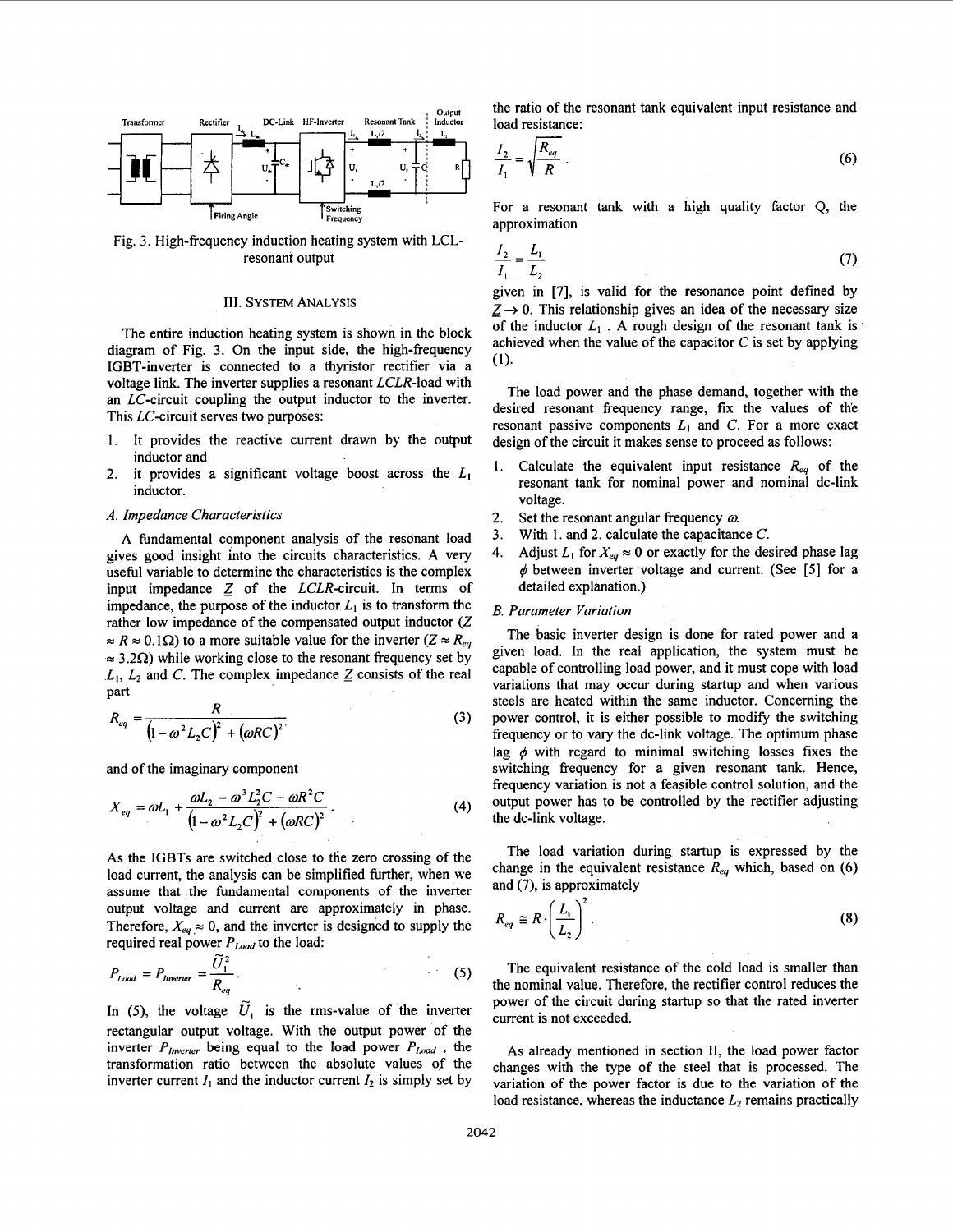<span id="page-4-0"></span>constant. To attain rated power for each load, the resistance *Re,* must always possess its nominal value. Assuming the parallel capacitor *C* is unchangeable, the resonance angular frequency  $\omega$  is changed and the inductance  $L_1$  is modified to set the desired phase angle  $\phi$ . This solution is permissible because the frequency does not vary significantly in this application. Table 111 contains equivalent system data at rated power for the heating of two different steels. The inductor data *LI* and *R* are based on simulations. Figures 4 and **5**  depict the corresponding phasor plots assuming  $\phi = 0$ .

Table 111 **SYSTEM DATA** 

|                             | Load 1       | Load 2              |
|-----------------------------|--------------|---------------------|
| Power Factor                | 0.077        | 0.035               |
| Rated Power $P_N$           | 160kW        | 160kW               |
| Eq. Resistance $R_{ea}$     | $3.24\Omega$ | $3.24\Omega$        |
| Inductance $L_2$            | $3.03\muH$   | 2.90 <sub>µ</sub> H |
| Resistance R                | $147m\Omega$ | $63m\Omega$         |
| Capacitance C               | $0.93\mu F$  | $0.93\mu F$         |
| Inductor $L_1$              | 13.4µH       | $20.2\mu H$         |
| Resonant frequency $f_{02}$ | 103.6kHz     | 103.2kHz            |
| $L_1$ based on (8)          | 14.2µH       | 20.8 <sub>µ</sub> H |
| $f_{02}$ based on (1)       | 104kHz       | 103kHz              |







Fig. **5.** Phasor diagram for rated power, load 2

## IV. **INVERTER CONTROL**

The control of the switching instants with a frequency of **IOOkHz** is too high to be implemented with a DSP or a micro-controller. Hence, a control scheme based on an analog Phase Locked Loop (PLL) has been chosen. In combination with an integrator, the PLL adjusts to the desired phase angle between the output voltage and current of the inverter, and supplies the IGBT-driver stages with the switching signals.

## *A. Basic Design Considerations*

Figure 6 shows the phase angle  $\phi$  between  $I_1$  and  $U_1$  as a function of frequency. This phase angle is not monotonic but changes from inductive to capacitive to inductive. Therefore, it is not suitable for a control variable. Instead, [6] proposes to use the phase angle  $\theta$  between the output voltage  $U_1$  and the voltage  $U_2$  across the parallel resonant circuit.  $\theta$  has also been drawn in Fig. 6. In the interesting frequency range above the second resonant frequency  $f_{02}$ , the slopes of the phase angles  $\theta$  and  $\phi$  are approximately the same.

## *B. Load Model*

Fundamentally, the angle  $\theta$  is the integration of the frequency difference  $(\omega_1 - \omega_2)$  between the switching angular frequency  $\omega_1$  and the angular frequency of  $U_2$ ,  $\omega_2$ . Note that unlike in section A, in the following sections  $\theta$  and  $\phi$ represent phase lags with positive values. To model the steady state relation between  $\theta$  and  $\omega$ <sub>1</sub>, as depicted below, a negative feedback term  $K_{\theta}$  is added around the integrator, with an offset value of  $\omega_{02}$ . The model represents a linearization of the  $\theta = f(\omega)$  relationship around an operation point, where  $K_{\theta}$  represents the slope, and  $\omega_{02}$  the intercept.



The small signal characteristics of the model may be described by the transfer function in Laplace form,



Fig. 6. Relation between the phase  $\phi(I_1/U_1)$  and the phase  $\theta$  $(U_2/U_1)$  of the *LCLR*-tank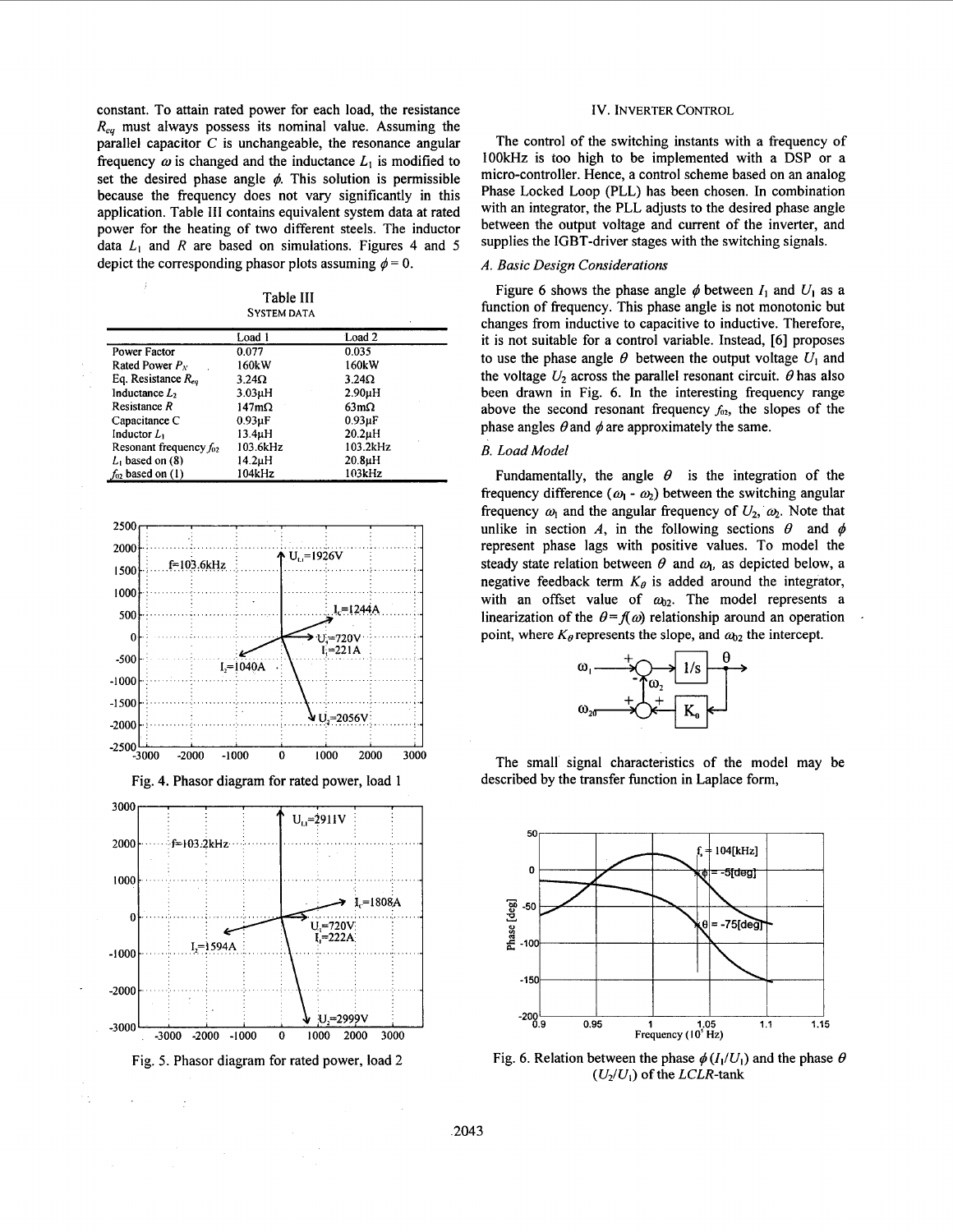

Fig. 7. Basic Phased Locked Loop Structure

$$
\frac{\theta}{\omega_1} = \frac{1}{K_\theta + s} = \frac{\tau_\theta}{\tau_\theta \cdot s + 1},\tag{9}
$$

where the time constant  $\tau_{\theta} = 1/K_{\theta}$ . Note that for the LCL loop" response of around 3kHz.

## *C. Control Structure*

Figure 7 explains the basic Phase Locked Loop structure. In evaluating the transient response desired for the controller, it was determined that the inherent open-loop response of the load would be more than adeauate to track any anticipated disturbances. Thus, aside from decoupling and feed-forward terms, only an integral gain controller was needed. This had the added benefit of eliminating the need for a low-pass filter on the phase-angle feedback signal, as is needed in most PLL controllers. \

To obtain the control variable  $\theta$ , the voltages  $U_1$  and  $U_2$  are measured, converted into digital signals  $U_{1d}$ ,  $U_{2d}$  and processed by an XOR element. The average output voltage of the phase sensor  $\overline{U}_{\theta}$  is proportional to the absolute value of the phase shift. The difference between the measured value and the setpoint value  $U_{\theta}^*$  is integrated. In addition, a feed forward control allows presetting the operating frequency. The deviation due to the phase error is added to the working



Fig. 8.Principle operation of PLL ( $\phi \approx 0^\circ$ ,  $\theta \approx 68^\circ$ )

frequency and fed into a VCO. The VCO's rectangular output signal drives the IGBT driver stages. The measurements in fig. 8 illustrate the principle of the PLL. The upper curves show the digital input signals of the phase sense, the lower the setpoint voltage. In steady state, the average voltage  $\overline{U}_{\theta}$ equals the setpoint value. parameters given in table III, the load has natural "open- curves depict the output voltage  $U_{\theta}$  of the XOR element and

## *D. Experimental Verification of Control Design*

The control design has been verified with the help of a low power IGBT-inverter operating at approximately 70kHz. The



Fig. 9 . Current  $I_1$  and voltages  $U_1$ ,  $U_2$  for  $\phi \approx 0^\circ$ ,  $\theta \approx 68^\circ$